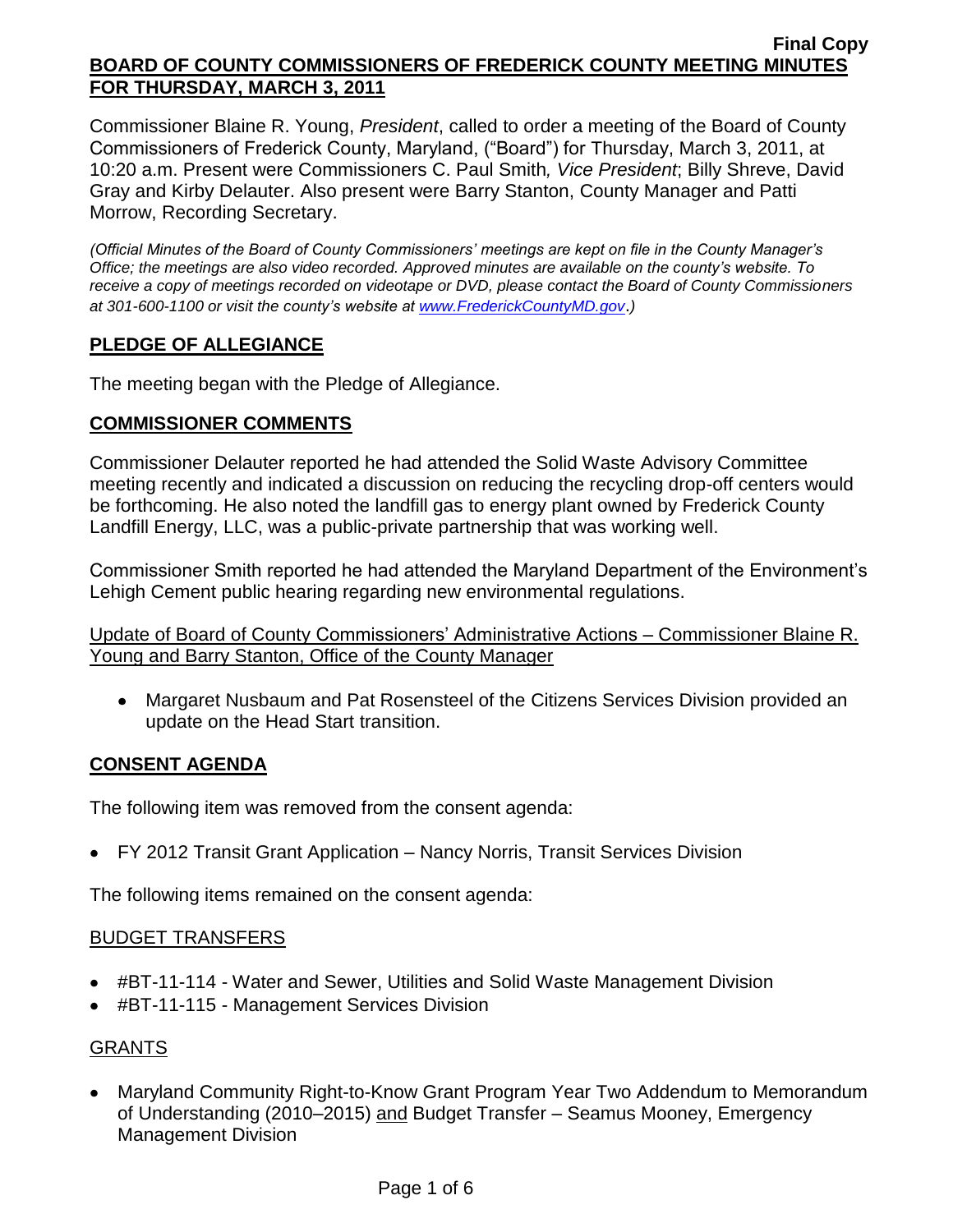Alternative Grant for Fountain Rock Quarry Pond – Paul Dial and Gary Summers, Parks and Recreation Division

Commissioner Smith moved to approve the consent agenda as amended. Commissioner Gray seconded the motion that passed 5-0.

(Commissioner Young left the table.)

# FY 2012 Transit Grant Application – Nancy Norris, Transit Services Division

Commissioner Gray moved to approve the Transit Grant as presented. Commissioner Shreve seconded the motion that passed 4-0.

(Commissioner Young returned to the table.)

# **ADMINISTRATIVE BUSINESS**

## **Housing Initiative Fund (HIF) Report for Quarter Ending December 31, 2010 - Jenny Short, Citizens Services Division**

Ms. Short presented the HIF report for quarter ending December 31, 2010, as required by the program description for the purpose of increasing the supply of affordable housing in Frederick County.

Ms. Short was requested to provide to the Board a status of the 451 loans currently being serviced.

No action was taken by the Board, as the item was informational.

## **Frederick County Board of County Commissioners' 2010 – 2014 Strategic Plan (FY 2011 – FY 2015) – Barry Stanton, Office of the County Manager**

Mr. Stanton presented the strategic plan to the Board. Mr. Ragen Cherney presented a PowerPoint presentation.

The strategic goals were discussed. It was indicated Mr. Tom Meunier, Public Works Division and staff would participate in formulating further transportation and traffic goals and objectives.

The Board welcomed the public to provide comments on the strategic plan and a press release would be sent out.

# **Memorandum of Understanding Agreement with Partners in Care – Wayne Roach, Management Services Division**

Mr. Roach and Ms. Carolyn True, Citizens Services Division, presented the request for an MOU with the Partners In Care Maryland, Inc. (PIC) which the county would continue to provide space and related facility services to PIC at the Fredrick Senior Center in exchange for PIC providing services to county seniors.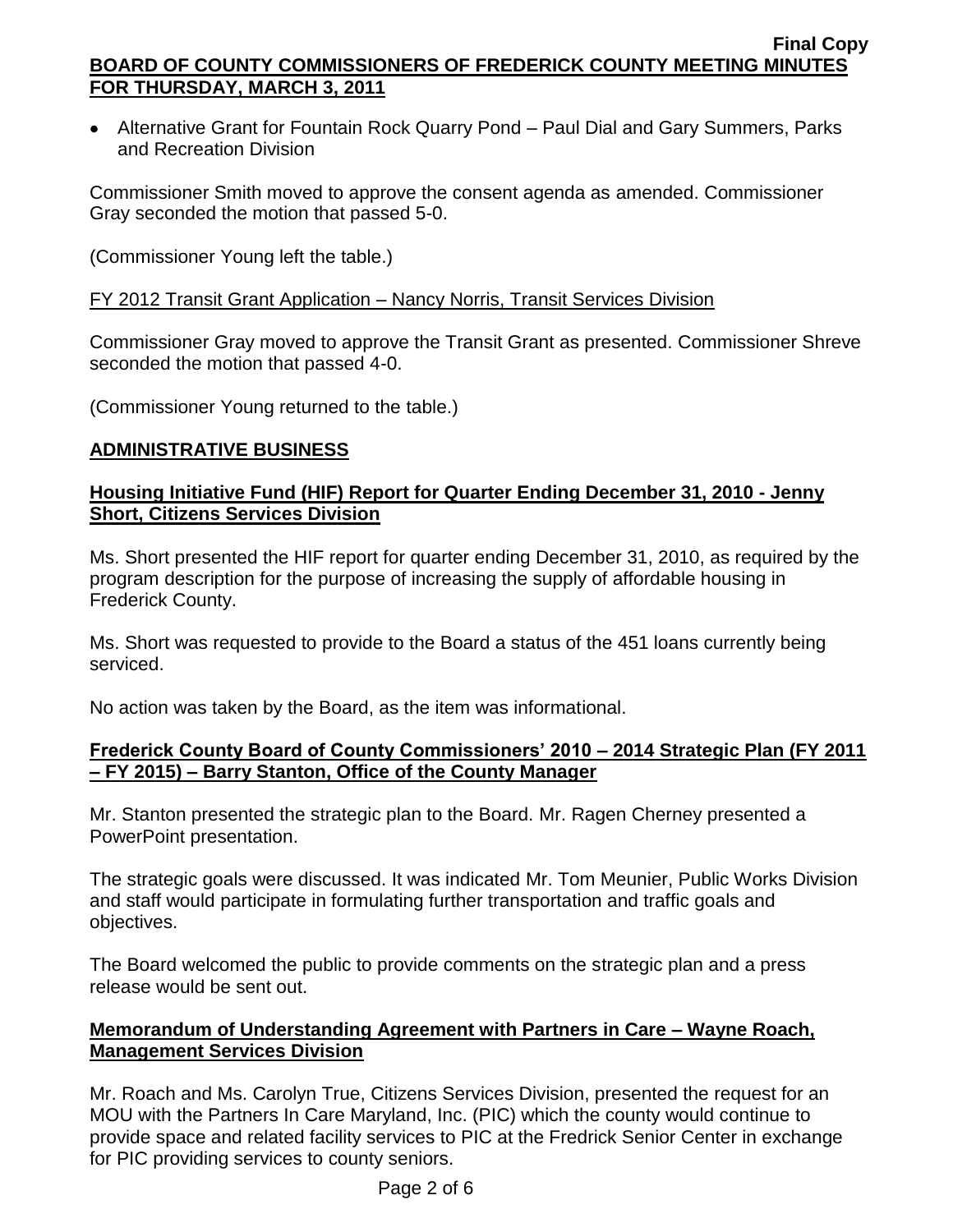Commissioner Smith moved to approve the MOU with PIC as presented. Commissioner Gray seconded the motion that passed 5-0.

## **Bush Creek Interceptor (BCI) Construction Agreement and Funding – Rod Winebrenner and Mark Williams, Utilities and Solid Waste Management Division (DUSWM)**

Mr. Winebrenner and Mr. Williams presented the BCI construction agreement and funding. Mr. Kevin Demosky, DUSWM, and Mr. Mike Marschner, Office of the County Manager's Office, participated in the discussion.

Commissioner Shreve moved to approve the staff recommendations:

- The BCI, Middle Phase Landfill Section (Frederick County Landfill Leachate Sewer) would be a Capital Improvements Program (CIP) project, 100% county funded;
- Approval of subsequent budget transfers to reinstate the budgeted \$1 million that was closed-out with the New Market Outfall project, and redistribute the same to create a VCI, Middle Phase county funded CIP project (approximately 1,820 lf); and
- The county pursue a construction public works agreement for the BCI, Middle Phase with Monocacy Ventures, LLC, the Lansdale Active Adult Community developer.

Commissioner Gray seconded the motion that passed 5-0.

Commissioner Shreve requested an opinion on Site A at the Frederick County landfill from staff.

# **Legislative Issues – John Mathias, Office of the County Attorney and Ragen Cherney, Office of the County Manager**

Mr. Mathias and Mr. Cherney briefed the Board on the issues before the Frederick County delegation members.

# **WORKSESSION**

# **Appointment to the Frederick County Local Management Board (LMB) – Joyce Grossnickle, Office of the County Manager**

Ms. Grossnickle presented the request for an appointment to the Frederick County LMB.

Commissioner Gray moved to approve the appointment of Mr. Ralph Hertges to serve a threeyear term to expire June 30, 2011, and an appointment for a full three-year term to become effective July 1, 2011, and to expire on June 30, 2014. Commissioner Smith seconded the motion that passed 5-0.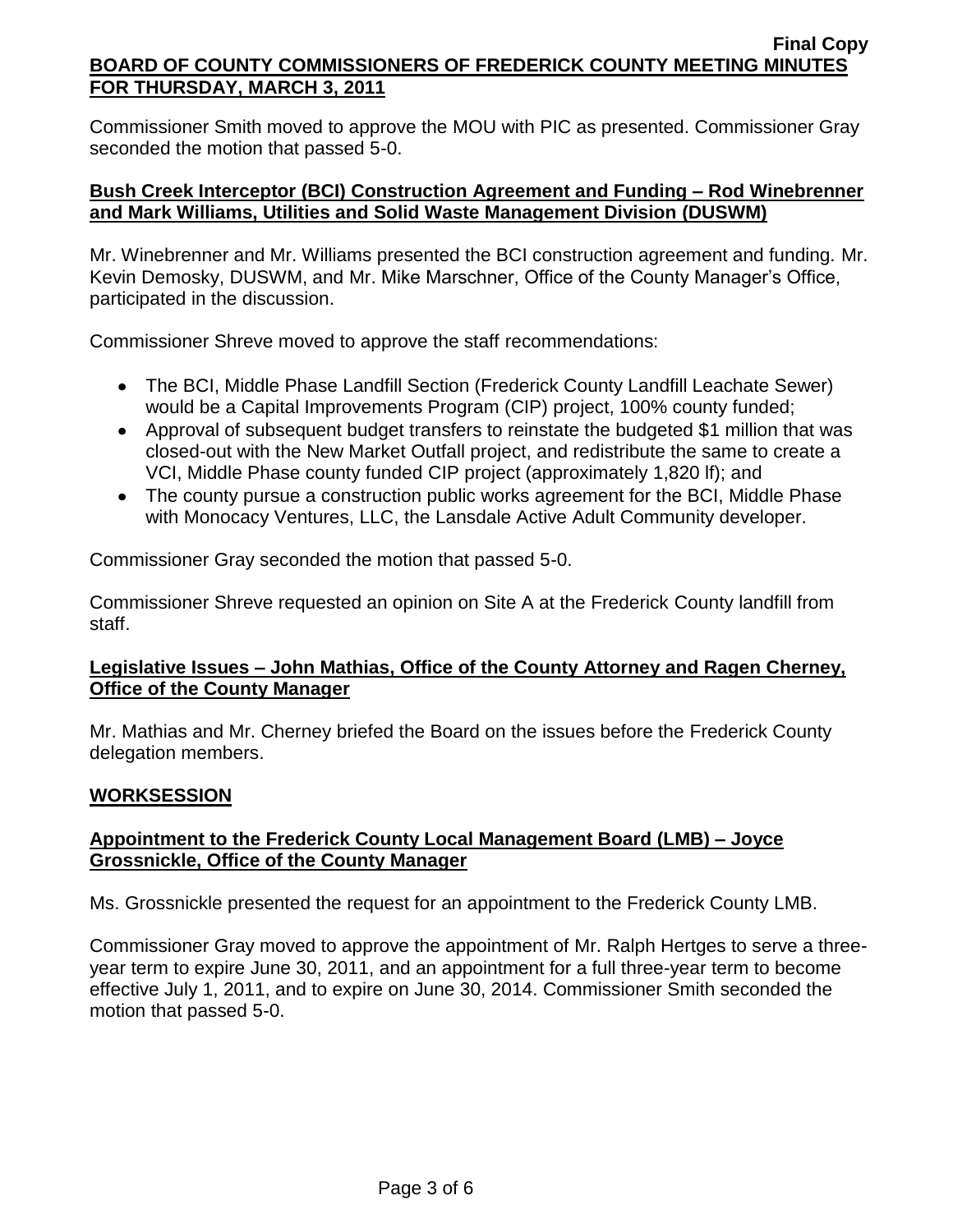### **ADMINISTRATIVE BUSINESS**

## **Review Staff Recommended FY 2012 - 2017 Capital Improvements Program (CIP) and Meet with Requesting Agencies and Departments - Kelly Weaver, Finance Division**

Ms. Weaver reviewed the staff recommended FY 2012 – 2017 CIP.

It was indicated it would go to public hearing on Tuesday, March 15, 2011, at 7:00 p.m. in the first floor hearing room of Winchester Hall.

## **Maryland Water Quality Financing Administration Application for FFY 2011/SFY 2013 Capital Projects Financial Assistance**

Mr. Marschner presented the grant application from the Maryland Department of the Environment Drinking Water State Revolving Loan Fund.

Commissioner Smith moved to grant approval for Commissioner Young to sign the grant application. Commissioner Delauter seconded the motion that passed 5-0.

#### **COMMISSIONER COMMENTS**

Commissioner Gray provided the phone number to reach Head Start.

### **PUBLIC COMMENTS**

None.

### **QUESTIONS – PRESS**

None.

#### **CLOSED SESSION**

Commissioner Smith moved to go into closed session in accordance with Maryland Annotated Code State Government Article § 10-508(a) (3) To consider the acquisition of real property for a public purpose and matters directly related thereto. Commissioner Delauter seconded the motion that passed 5-0.

#### **ADJOURN**

The meeting adjourned at 1:00 p.m.

Patricia A. Morrow Recording Secretary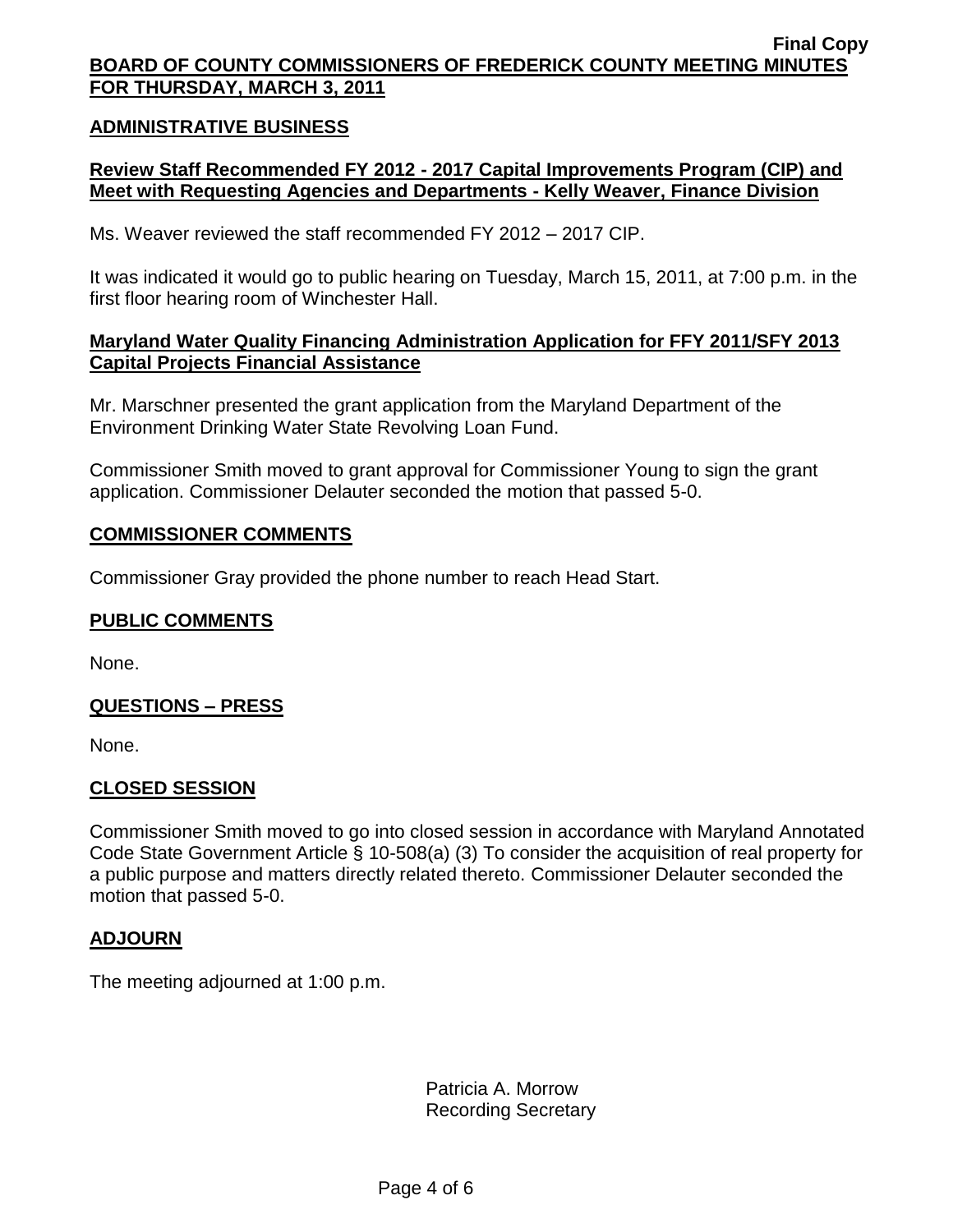# **FORM OF STATEMENT FOR CLOSING THE MEETING OF THURSDAY, MARCH 3, 2011**

# **STATUTORY AUTHORITY TO CLOSE SESSION**

## **State Government Article §10-508(a):**

(3) To consider the acquisition of real property for a public purpose and matters directly related thereto.

### **Motion:**

Commissioner Smith moved to go into closed session in accordance with Maryland Annotated Code State Government Article §10-508(a) (3) To consider the acquisition of real property for a public purpose and matters directly related thereto. Commissioner Delauter seconded the motion that passed 5-0.

### **Time and Location:**

1:10 p.m. – Third Floor Meeting Room, Winchester Hall

## **Topic to be Discussed:**

To discuss acquisition of property related to public safety.

Patricia Morrow Recording Secretary